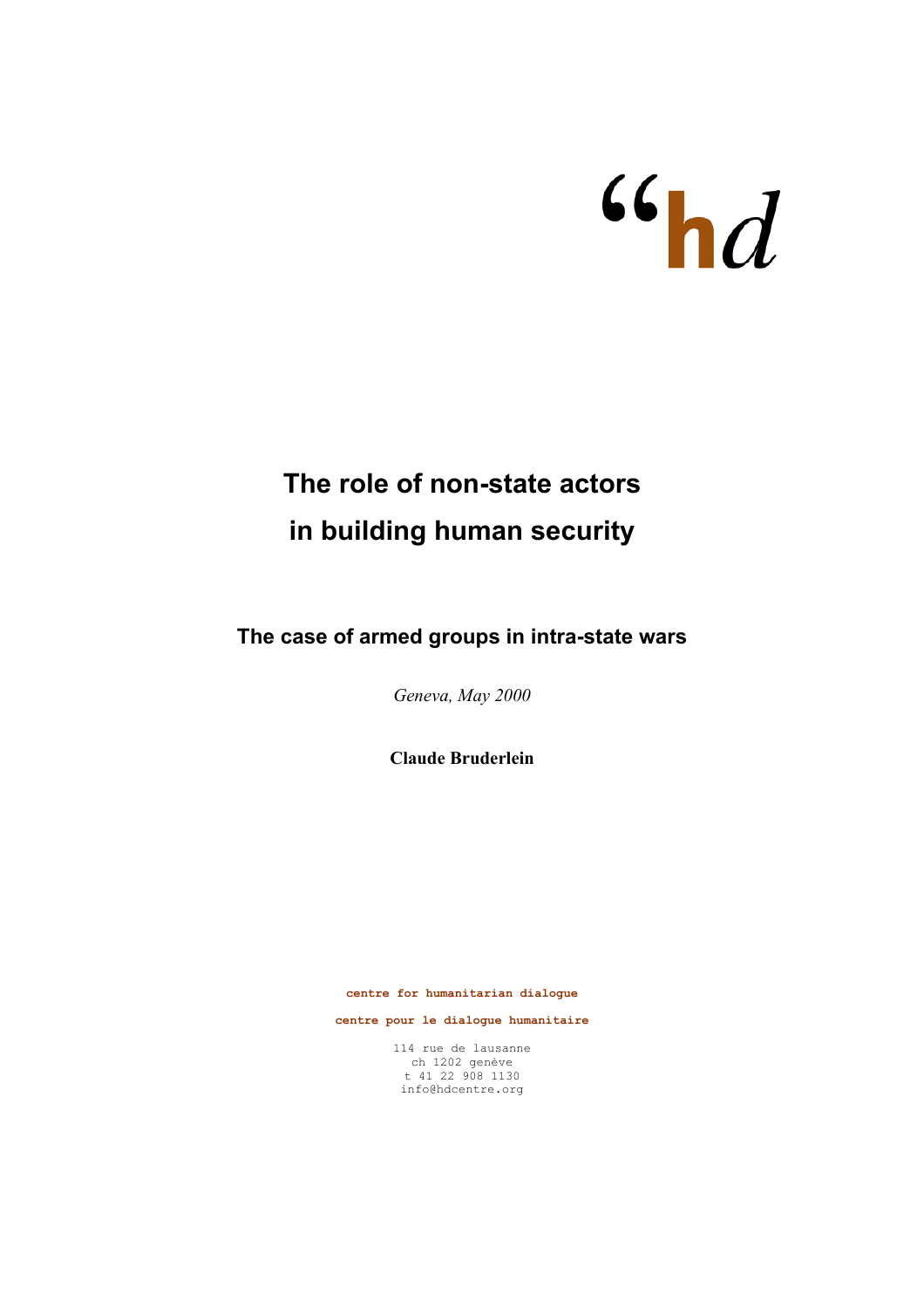# **Executive summary**

As part of the project of analysing the role of non-state actors in building human security, this paper reviews the role of armed groups in the protection of civilian populations in internal armed conflicts. It addresses the need to develop effective strategies to enhance the receptivity and compliance of armed groups to international standards. Various factors influencing the receptivity of armed groups are analysed, including military, political, economic and cultural issues. Strategies for building the capacity of armed groups to protect civilians and putting pressure on armed groups are also reviewed.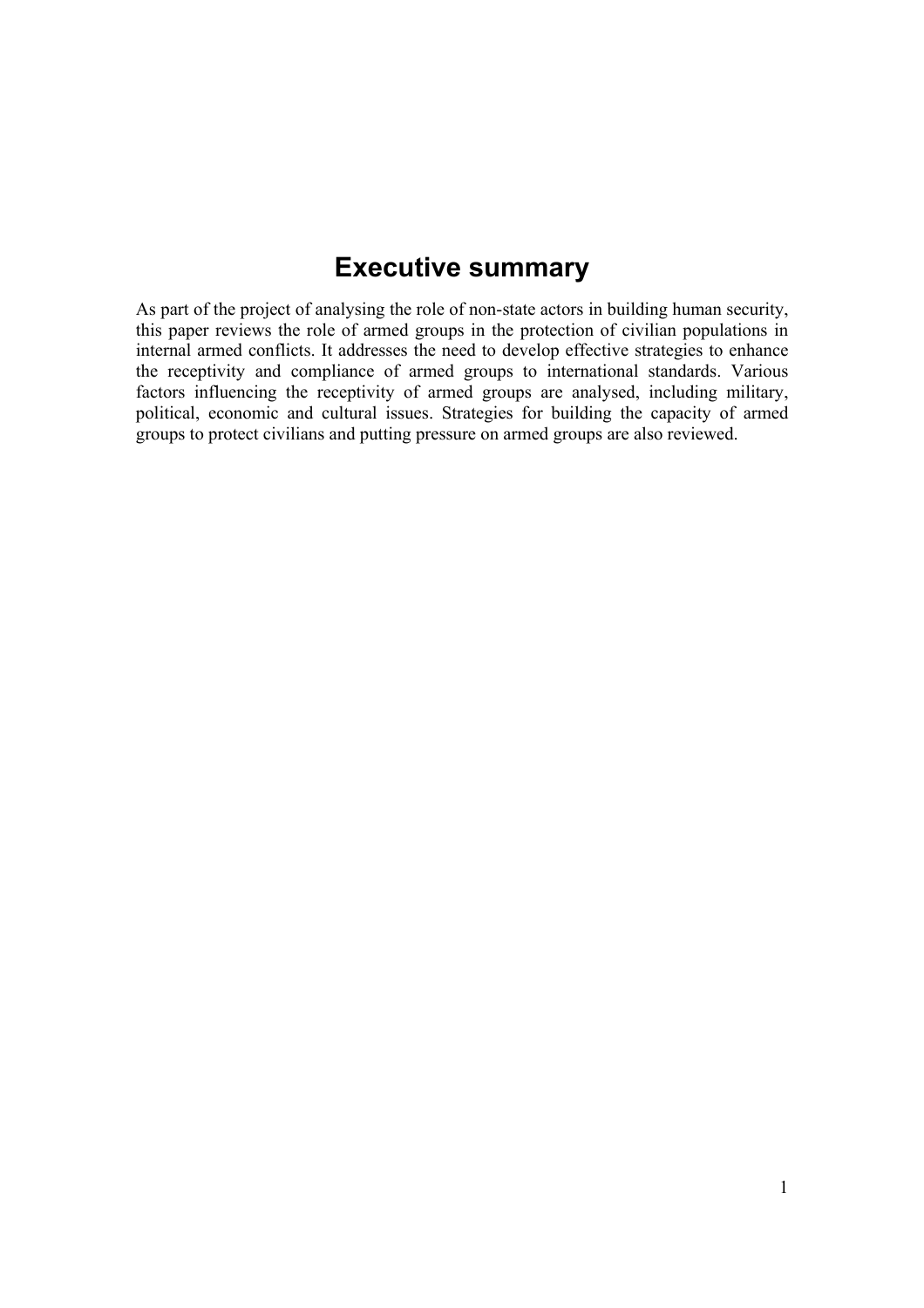## **Foreword**

Human security has recently emerged as an innovative approach to help us address, in a holistic manner, the sources of insecurity affecting people worldwide. The security of the individual is no longer defined exclusively within the realm of states or of state security. The origins of today's insecurities are diverse, relating to social, economic, environmental, health and other factors. These insecurities increasingly transcend state borders and have global consequences.

The term human security may be new, but the ideas that inspired it have developed over the last century and a half, from the founding of the International Committee of the Red Cross (ICRC) in 1864 to the acceptance of the Universal Declaration of Human Rights and the Geneva Conventions of 1949. Human security takes the safety of people as its point of reference. For humans to be secure, their lives must be free from pervasive threats, violent or otherwise, to their rights and safety. The human security approach addresses those non-traditional threats to people's security that are related to economic, food, health and environmental factors as well as issues such as drugs, terrorism, organized crime, landmines and gender-based violence. It does not offer a single definition of human security, but aims to bring a more diversified perspective to security interests. Human security is about recognizing the importance of the security needs of people along-side those of states. It is about minimizing risks, taking preventive measures to reduce human vulnerabilities and carrying out remedial action when preventive measures fail.

Non-state actors, from armed groups to private corporations and non-governmental organisations (NGOs), play a critical role in heightening or lessening human security. The measures required to enhance human security often call for action from numerous non-state actors, particularly NGOs. These include, for example, addressing the needs of displaced populations, advocating stronger control of the arms trade and helping governments preserve and restore fragile environments. Human security can act as a platform to help state and non-state actors alike address the causes of global insecurity.

Non-state actors are particularly well suited to engendering human security in the new world context. Indeed, in failed states, they are the only actors who are present to do so. During internal conflicts, non-state actors benefit from close involvement with local communities and they are better able than traditional actors to build local capacity. Nonstate actors can and do play many roles in the protection of human security. For example, organizations such as the ICRC and Oxfam act as relief agencies even when governments are unable to respond to emergency needs; NGOs such as the Community of San Egidio facilitate negotiations between warring parties; efforts such as Radio Ijambo in Rwanda aim to help re-establish peace. The Internet community is an emerging actor engaged, for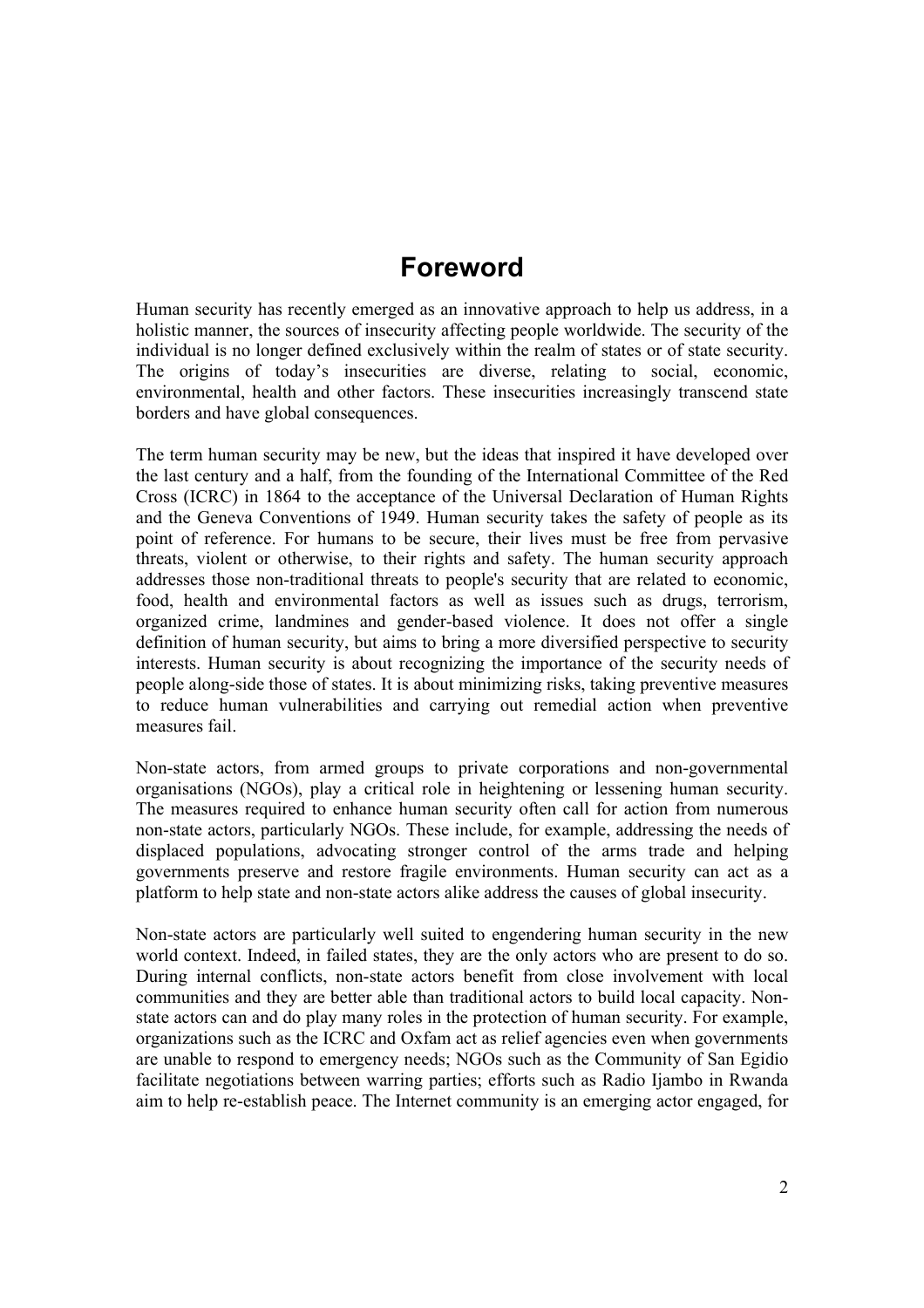example, in the reunification of families.<sup>1</sup> These actors have increased access to areas inaccessible to official actors and function without the narrow foreign policy constraints of state institutions. They can talk to several parties at once without losing credibility. They can deal directly with grassroots populations and operate without political or public scrutiny. In addition, non-state actors can more effectively build networks with civil society representatives to focus on longer-term perspectives. They are also less subject to complaints about outside interference or breaches of sovereignty. In short, they are often more flexible than state actors, especially in internal conflicts.

There are, however, many problems associated with the increased role of non-state actors in the protection of human security in conflict situations. The multiplicity of unofficial actors can mean that efforts are uncoordinated and accountability is unclear. Non-state actors may also have insufficient political influence or resources to bring about their ends. They may lack information or awareness about important issues, which may then lead to their taking sides in conflict. In addition, it can be argued that their focus on civil society rather than on state institutions draws resources away from a struggling state.

Evidently, the term non-state is applicable to a large number of very different actors with distinct roles in societies in conflict. Non-state actors include armed groups, NGOs, corporations, educational institutions, private donors, religious organizations, the scientific community, private individuals, the media and, increasingly, the Internet community. Their few shared characteristics result from their distinctly unofficial nature (compared with state actors), their greater flexibility and, often, their unaccountability under national and international laws. There is an acute need to distinguish the various types of non-state actor better.

We can already observe the critical role played by non-state actors as they address key issues of human security, including the illicit trade in small arms, the recruitment of child soldiers and the use of landmines. The lead taken by non-state actors in the establishment of the International Criminal Court and the adoption of the Ottawa Treaty on the prohibition of anti-personnel mines are only illustrations of the growing importance of their role. Efforts should be devoted to understand this role better and to identify strategies to enable us to take full advantage of their contributions to the elaboration and implementation of international standards.

<sup>1</sup> The ICRC created a website to help re-establish contact between family members in the former Yugoslavia. To assist persons wishing to locate their relatives, computers were installed in ICRC offices in Albania, Macedonia, the Federal Republic of Yugoslavia and Bosnia-Herzegovina. See http://www.familylinks.icrc.org. Moreover, a team assembled by the International Rescue Committee (IRC) provided Internet service to Kosovo barely 100 days after the arrival of UN peacekeepers. The project offered free, reliable and inexpensive communications to local organizations and was instrumental in efforts to reunite families. See the Kosovo Internet Project's website http://www.ipko.org.

 $\overline{a}$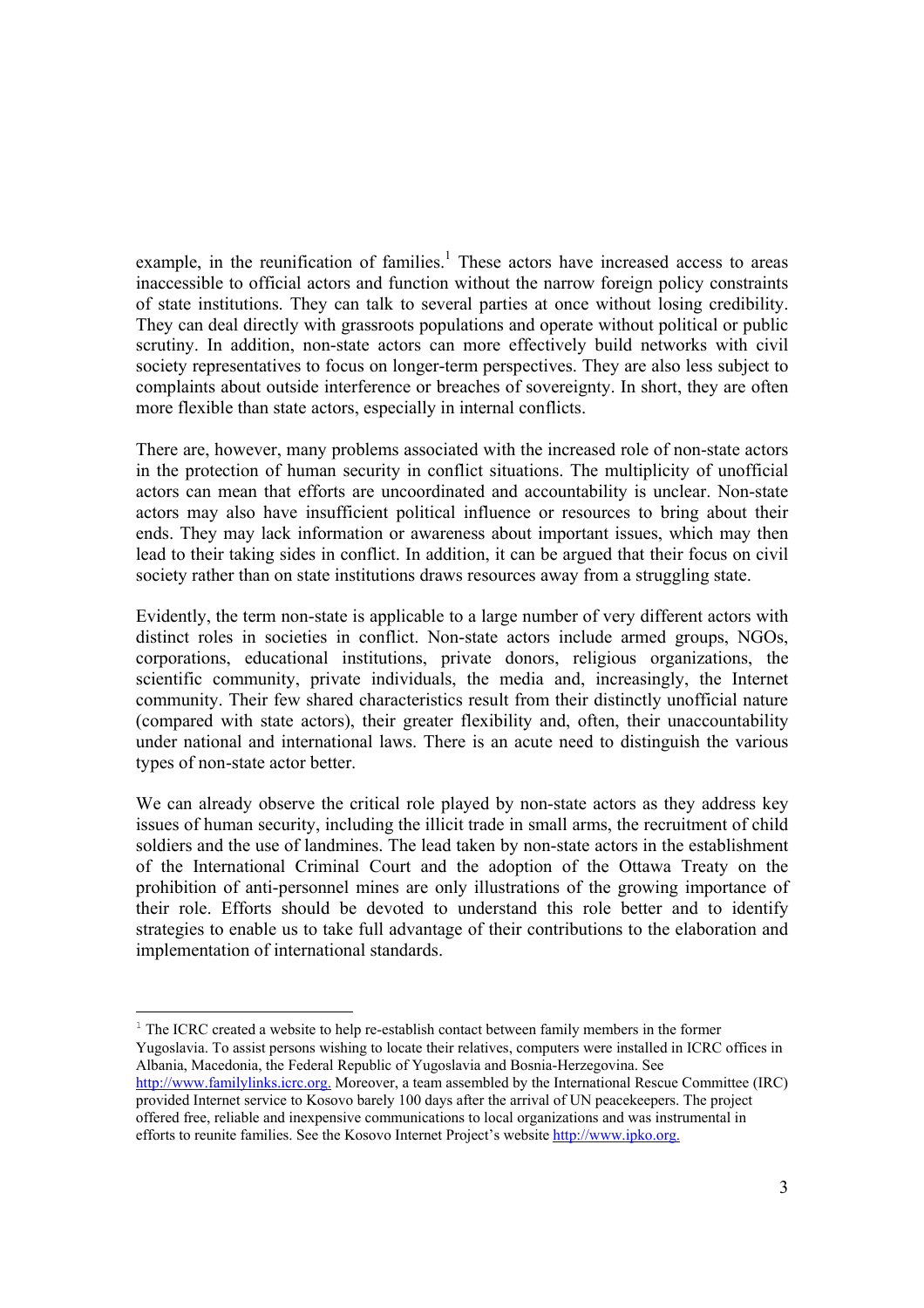Multinational corporations (MNCs) operating in conflict zones are non-state actors whose potential exists for fostering conflict prevention and generating wider respect for human security. It is now generally recognized that management decisions of corporations at the headquarters and local levels can have an important impact on the course and duration of violent conflicts. In situations of political and social chaos, legitimate business operations can become unintentional parties to the political or military activities of national governments, local warlords or rebel groups, and coincidentally (or even cynically in some instances) feed war economies.

In most of today's conflict zones, there are multinationals with business interests. Thus, MNCs are increasingly caught in situations where state authority is diminished or absent altogether and where control over economic resources is a primary objective of the disputing parties. Warring groups, no longer necessarily the direct or indirect ideological clients of one superpower or another, now often finance their activities through the control of local economic resources and the profiteering of scarce goods. This means that MNCs as producers or dealers of these goods become implicit, if unwilling, accomplices in prolonging conflict. Most acutely implicated by this problem, of course, are those MNCs involved in the extraction of natural resources, such as oil, natural gas, timber, rubber, and precious metals and gems.

For MNCs, the dilemmas posed by operating in conflict zones can be complex and have unforeseeable negative consequences for which they are ill prepared. None the less, the risk of local, international and, most importantly, investor backlash makes these consequences too significant for them to ignore. Continuing partnerships with repressive and corrupt host regimes or other non-state actors that violate human rights and humanitarian principles, deciding whether or not to use their sometimes significant local influence to reduce tension, and determining if and when to abandon operations are just three of the issues facing corporations. Apart from a few well-publicised exceptions, however, it is not corporation's general absence of concern that leads them to make choices with negative repercussions for human security, but rather a lack of information about, and a lack of understanding of, humanitarian and human rights principles and their own responsibilities, as participants in the conflict, to uphold them.

This paper, however, focuses on armed groups as non-state actors engaged in violent action. It deals specifically with the role and responsibility of armed groups with regard to the implementation of international humanitarian and human rights standards in situations of internal armed conflict. It is limited to this particular type of non-state actor and these particular circumstances in order to illustrate the requirements and benefits of a strategy engaging non-state actors on human security issues. It is hoped that this exercise will inspire further attempts to develop new strategies to engage these and other non-state actors on human security issues.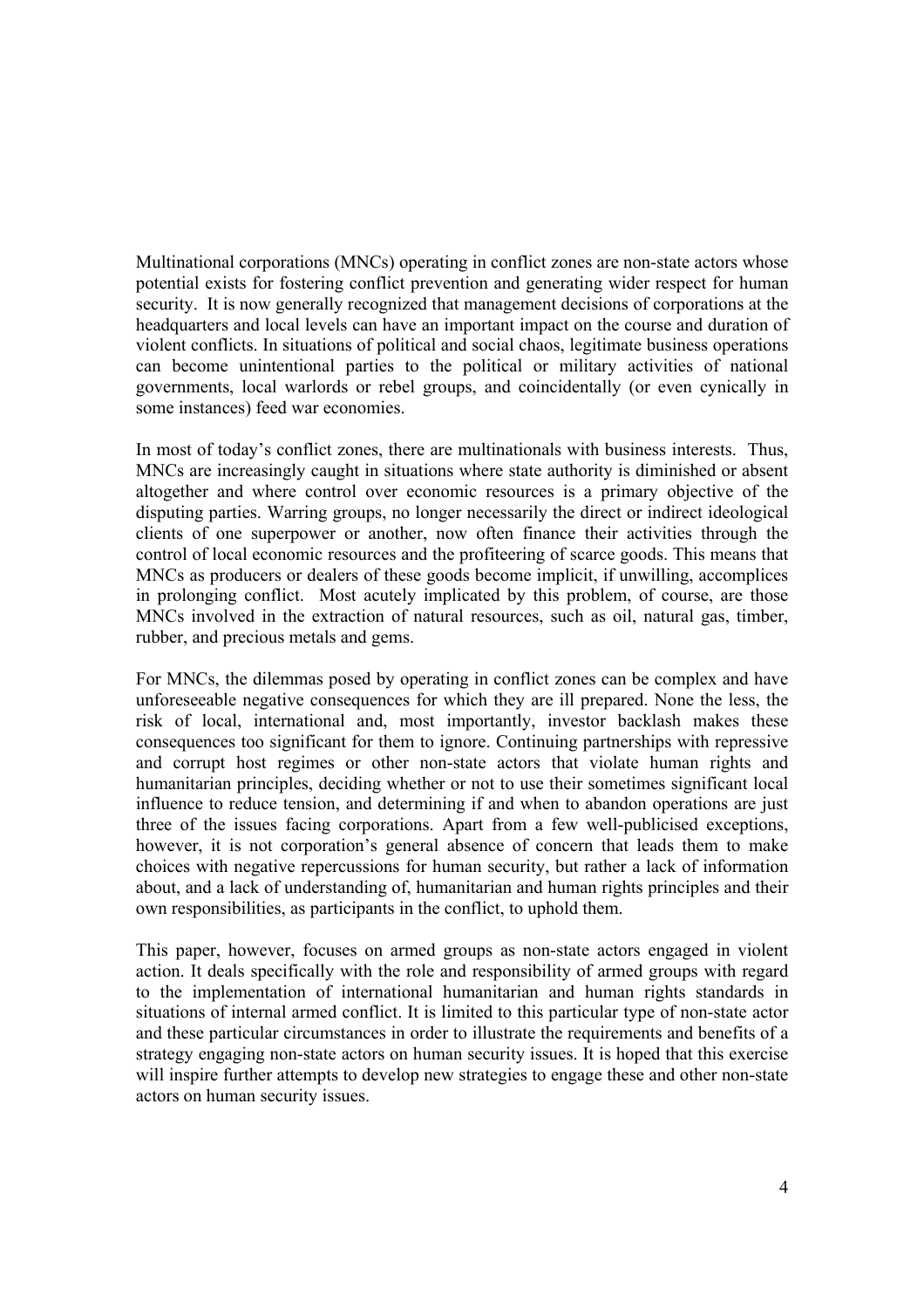In a first section, this paper examines strategies to persuade armed groups to adhere to humanitarian law, a result that would greatly improve human security among the population at risk. It then examines the complexity and diversity of armed groups and the inherent vagueness of international law regarding non-state actors, analysing the opportunities and difficulties encountered when engaging armed groups on humanitarian and human rights standards. In the final section, the paper reviews how best to get armed groups to implement international standards.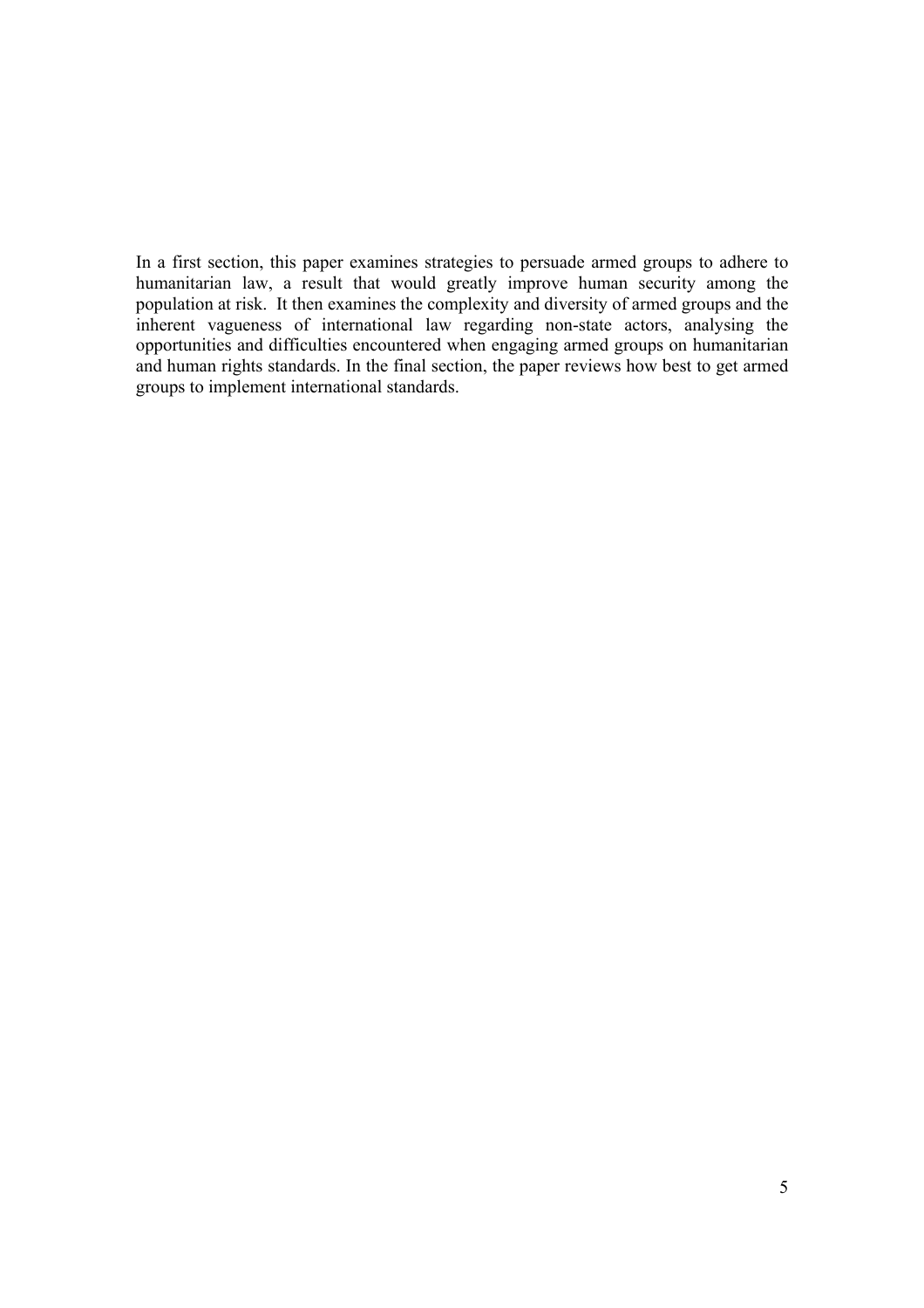## **Armed groups in internal armed conflicts**

Currently, one of the most dramatic threats to human security is internal armed conflict. In 1998 alone, violent conflicts took place in at least 25 countries. Of these armed conflicts, 23 were internal, engaging one or more non-state armed groups.<sup>2</sup> A crucial feature of internal conflicts is the widespread violation of humanitarian and human rights by armed groups, from rebel movements to private militias.<sup>3</sup> With the proliferation of weapons, especially small arms and landmines, and the erosion of state control, threats to human security are increased, both because people are the direct targets of violence and as a result of the organized crime and random violence that occurs in these chaotic conditions. Armed groups are certainly not accountable for all the violence perpetrated against civilians, but their presence among civilians blurs the dividing line between combatants and non-combatants, the basic concept on which humanitarian protection rests. In this context, understanding and promoting the responsibilities of armed groups towards civilians has become a crucial element of protection strategies.<sup>4</sup>

Despite the increased role of non-state armed groups in internal conflicts, international humanitarian law (IHL) and human rights standards offer only limited opportunities to persuade armed groups to comply, whereas a collection of legal instruments has been developed to supply state actors with a comprehensive framework, guiding the conduct of their combatants. This discrepancy between state and non-state actors reveals the extent to which the development of humanitarian law has been subjugated to political considerations, denying significantly less protection to armed groups than to state actors. Despite the critical role of armed groups in internal conflicts, human rights law is *de jure* applicable only to state entities, and IHL offers only general principles of protection under common Article 3 of the four Geneva Conventions and some rules of engagement in Additional Protocol II. Moreover, the conditions for the application of IHL are often not met in minor conflicts.

<sup>2</sup> See the SIPRI Yearbook 1999, *Armaments, Disarmament and International Security*, Oxford University Press, 1999.

<sup>&</sup>lt;sup>3</sup> In his *Report on the Protection of Civilians in Armed Conflicts*, the UN Secretary-General noted that: 'In many of today's armed conflicts, civilian casualties and the destruction of civilian infrastructure are not simply the by-products of war, but the consequence of the deliberate targeting of non-combatants. The violence is frequently perpetrated by non-state actors, including irregular forces and privately financed militias.' See UN document S/1999/957 of 8 September 1999, p. 2.

<sup>4</sup> To further this understanding, the Henry Dunant Centre for Humanitarian Dialogue, in cooperation with the Human Security Program at Harvard University, hosted an expert workshop on the role and responsibilities of armed groups towards civilians, in Geneva 14 - 15 December 1999. The results of the workshop were further reviewed at a conference organized by the Henry Dunant Centre and Wilton Park in February 2000. This policy paper is based partly on the discussions conducted in both forums. It also draws on the consultation document published in December 1999 by the International Council on Human Rights Policy: *Ends and means: human rights approaches to armed groups*. The Council will publish a final version and summary of this report in July 2000.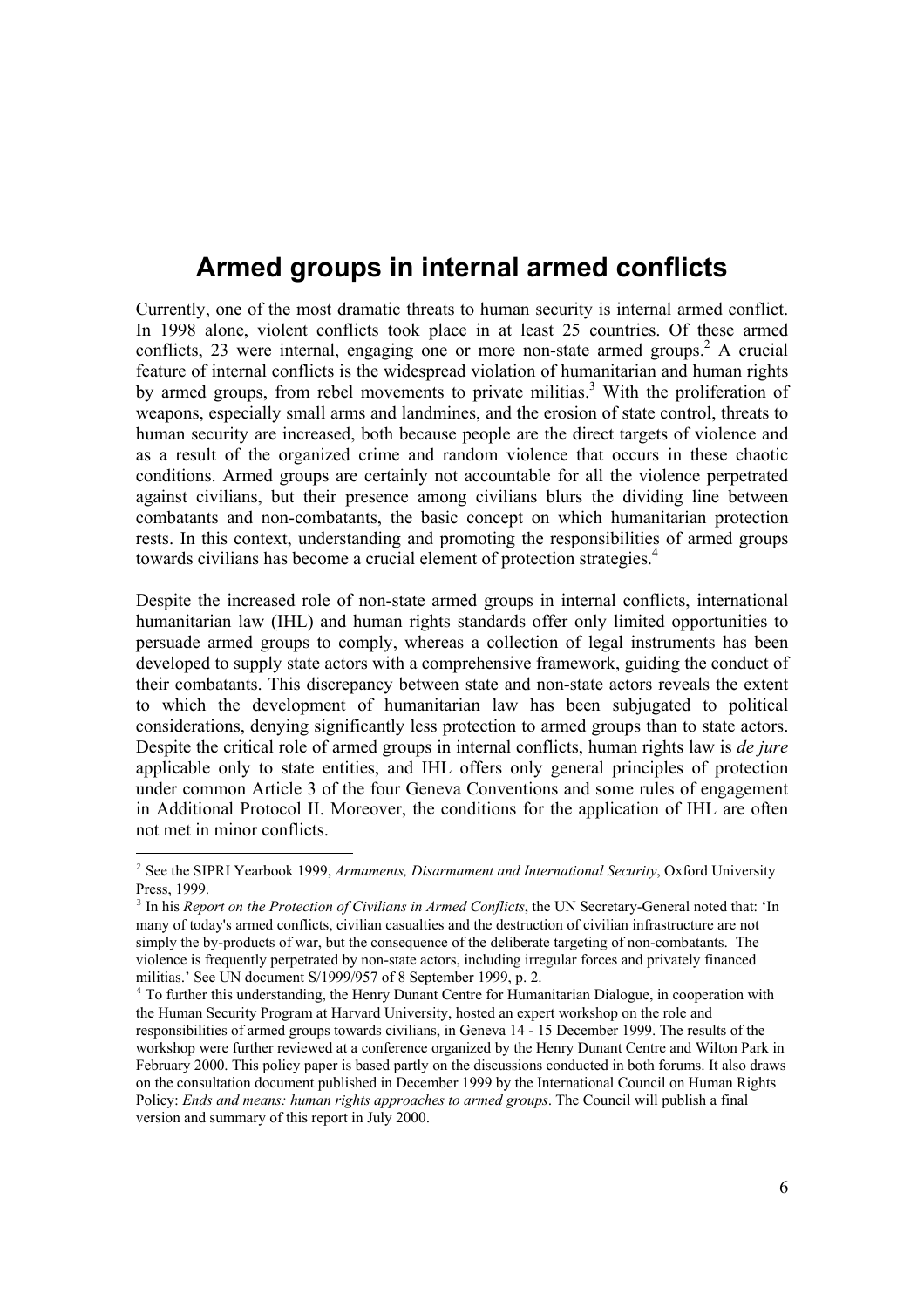Most armed groups have been barred from participating in conferences on international standards applicable to armed conflicts, and contacts with armed groups remain under intense political pressure from many sides. The Rome Conference on the Establishment of the International Criminal Court provides a recent illustration of states' reluctance to recognize the role of non-state armed groups in the implementation of international standards. While hundreds of NGOs were represented at the Rome Conference among more than 130 state delegations, several in an official capacity, no representatives of armed groups were present. The statute adopted at the Conference in July 1998 offers very few provisions for engaging armed groups, imposing obligations only on states and individuals. In particular, it confers no legal authority on non-state actors for the prosecution of war crimes, despite the fact often only the leader of armed groups can exert control over non-state combatants. One can legitimately question the practical relevance of these legal developments where governments have lost their capacity to bring non-state criminals to trial, or have relinquished this authority as part of a peace process, as in Sierra Leone regarding the RUF combatants.

Arguably, most armed groups would probably be unable to fulfil their obligations under international treaties adequately, owing to their lack of capacity or their unwillingness willingness to respect these standards in their operations. As this same observation also applies in large part to many state actors, particularly in complex emergencies, the opportunity to engage armed groups actively in the protection of civilians in situations of armed conflicts should nevertheless be sought. Armed groups are essentially involved in the use of force outside legal and legitimate frameworks. Efforts to engage them in respect of national or international standards may appear at best naive, at worst corrupted by political considerations. Yet the long-standing experience of humanitarian organizations, such as the ICRC and other major humanitarian organizations, engaging with various armed groups has demonstrated the potential benefits of such a dialogue for the civilian population. From a practical perspective, armed groups remain key actors for protection strategies:

- as *de facto* governments within the territories under their control;
- as military entities active in combat;
- as authorities responsible for the protection of humanitarian operations;
- as political entities which may eventually be party to a peace settlement.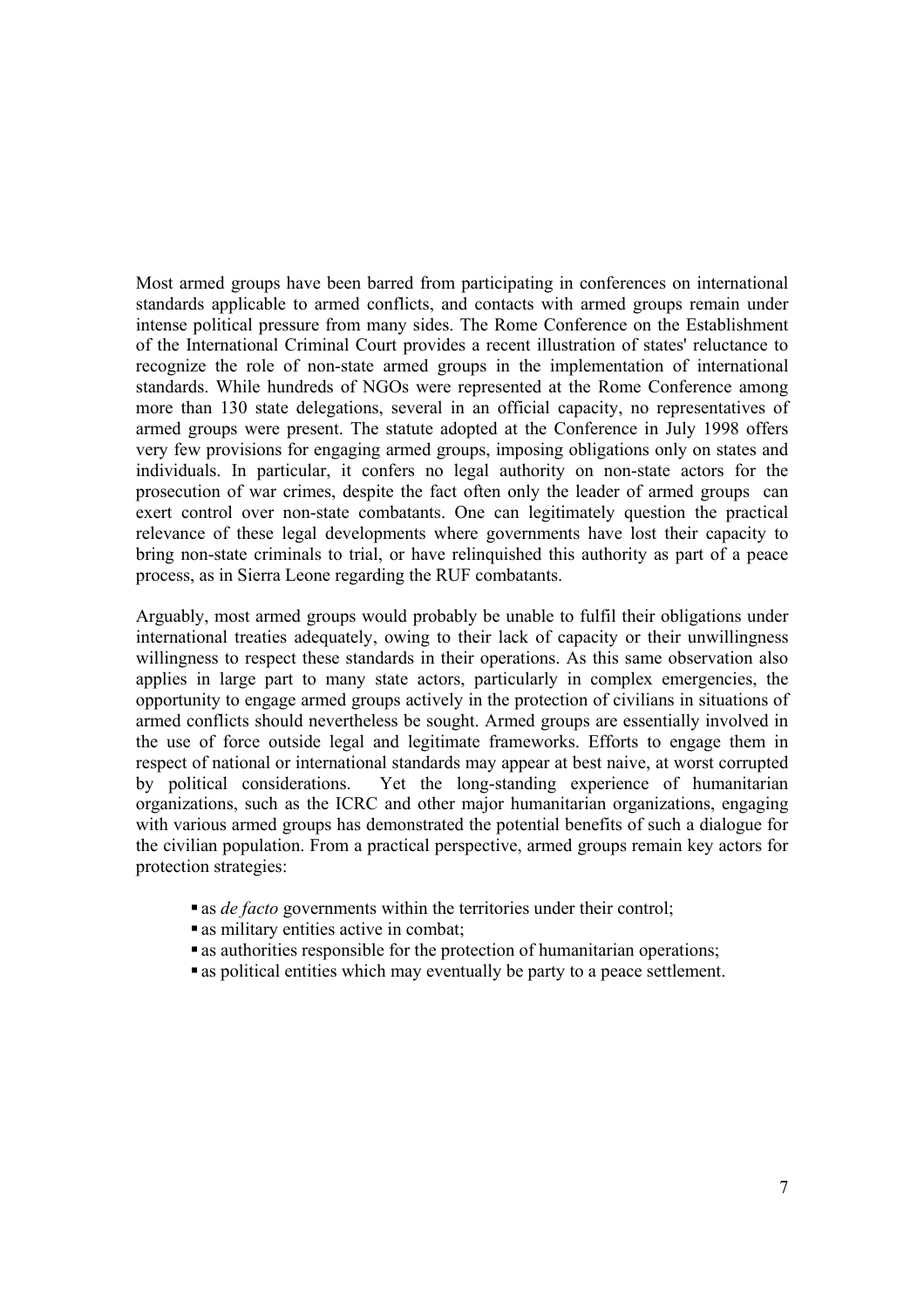# **Strategies for seeking the adherence of armed groups to international standards**

Many practitioners argue that one should distinguish two basic steps when approaching armed groups on humanitarian issues. First, one must assess the main characteristics of the group to be approached and, considering its cohesion, judge how useful a dialogue with it will be. Although this may sometimes require preliminary contacts with the group, the aim is to assess the merit of a dialogue with it aside from the stance of its leaders on humanitarian issues. Once this preliminary determination has been made, plans to engage the group in a humanitarian dialogue should be elaborated, and account should be taken of various factors influencing its receptivity to international standards.

## I. Defining the main characteristics of armed groups

Most practitioners agree that the main characteristics of armed groups should be identified prior to engagement. However, as armed groups differ considerably, from Mafia-like militias to religious movements to corporate armies, common descriptions should not be elaborated too specifically. Furthermore, the purpose of the definition should not be to exclude particular groups from protection strategies but to identify minimum organizational standards that would make contacts worthwhile. In this context, the main characteristics of armed groups can be described as follows:

## *1. A basic command structure*

The combatants are organized according to a unitary command structure and follow its instructions. The commanders have at least a minimum control over the conduct of their combatants, particularly regarding the group's behaviour towards civilians. A dialogue on humanitarian issues with fragmented groups and groups with strong internal dissension are likely to be unproductive, if not counterproductive.

## *2. The use of violence to achieve political ends*

The group is engaged in a political struggle, that is an attempt to redefine the political and legal basis of society through the use of violence. Violence is often employed not as a military tactic aiming for a takeover, but as a means to render the political status quo unsustainable. Violence in this context can take innumerable forms, particularly towards civilians; they include killing, raping, kidnapping, torture and extortion; attacks on crops, water sources, local markets and other civilian infrastructures, such as schools and administrative offices; and ambushes on commercial roads, power lines etc. Combatants often engage in parallel criminal activities, using force to extract resources for their own personal gain, through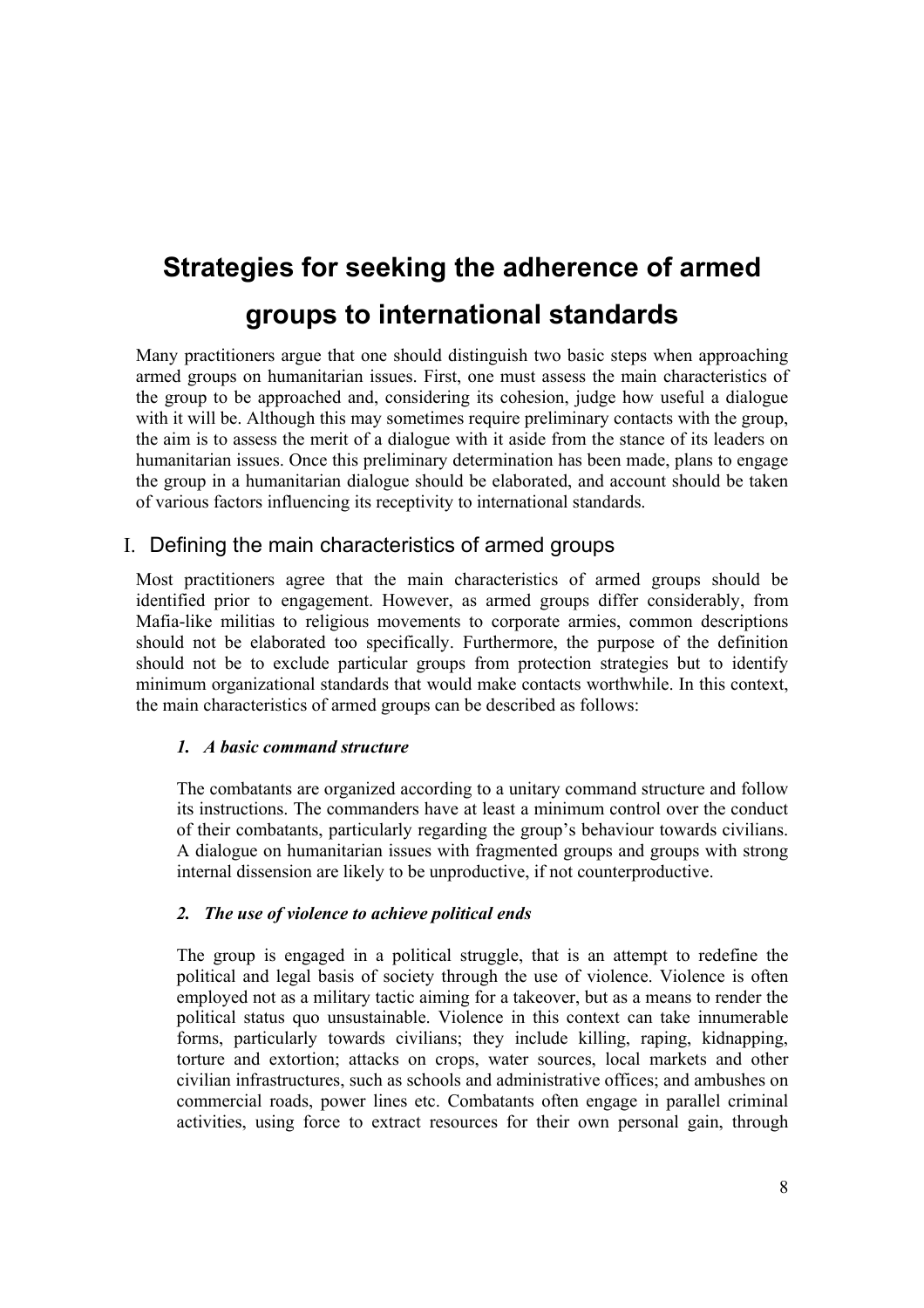extortion, drug trafficking and illegal timber or diamond trading, for example. In many conflicts, such as those in Colombia and in Myanmar, the dual character of the combatants' activities questions the cohesion of the groups as political entities. The extent to which combatants are allowed to engage in independent criminal activities indicates how well a group's leaders control it.

### *3. Independence from state control*

The issue of state control is often problematic. In some situations, it may be difficult to distinguish between autonomous pro-government forces, such as paramilitary groups in Colombia, and government-controlled paramilitary forces, such as the South Lebanese Army in Israeli-occupied Lebanon. Government control of paramilitary groups is difficult to assess, since it is often designed in part to make the government unaccountable for the acts committed by these forces. Logistical support from government forces to paramilitary groups, such as air transport, is an important but partial indicator of government control. The degree of the leaders' control over the conduct of combatants remains an important indicator of the independence of the group.

Practitioners generally encourage caution with groups whose characteristics fail to meet one or more of these criteria, particularly with the newly created groups, which often emerge within collapsed states. Armed groups that are unable to command their combatants and impose restraints over their conduct are unlikely to engage constructively in a dialogue on humanitarian issues. Such a dialogue may also be dangerous for those conducting it. Groups to which this applies include irregular and disorganized combatants, criminal gangs, bandits and looters. Inevitably, the violence perpetrated by these groups requires a more coercive response; it is primarily the responsibility of states to restore and maintain public order within their territories. International actors may also be involved under Chapter VII of the UN Charter if a national government is unable or unwilling to fulfil this responsibility. Humanitarian organizations have learned through bitter experience the risks the presence of these loose groups bring, where humanitarian personnel represent an easy prey for predatory groups.

Similarly, some have argued that the willingness of armed groups to abide by fundamental humanitarian principles should also be examined before anyone engages with them, particularly with violent armed groups notorious for ruthless and wanton conduct towards civilians. Contacts with these groups may provide them with political legitimacy without there being any realistic hope of improved behaviour. Others, such as the ICRC, believe that the evaluation of this characteristic requires at least a minimal exchange of views with the leaders of a group and that one should not forfeit from the outset any opportunity to seek compliance to humanitarian standards from armed groups from this consideration alone.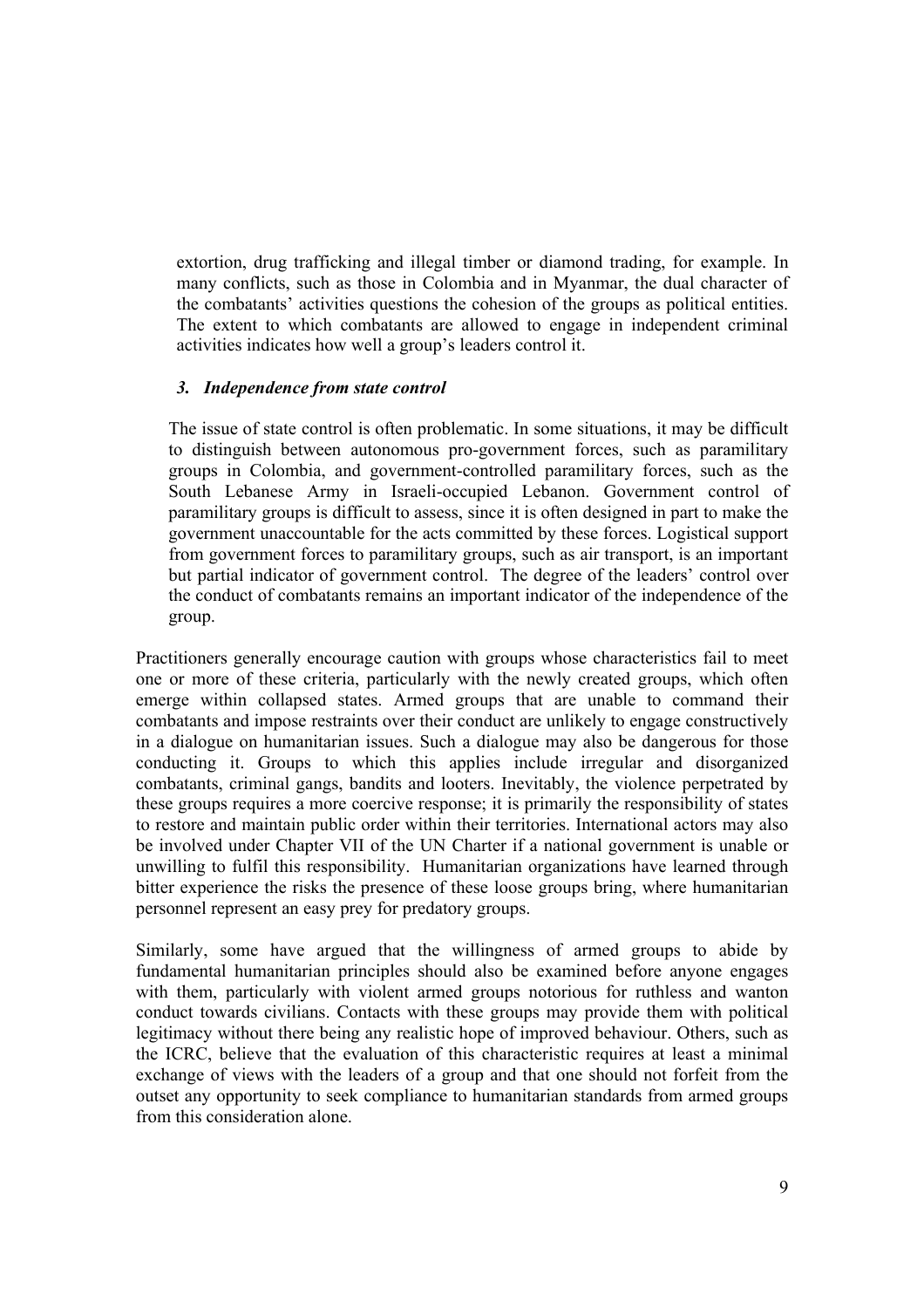## II. Evaluating the receptivity of armed groups to international standards

Once an armed group has been selected for a dialogue on humanitarian issues, the success of the strategy depends largely on a thorough analysis of its receptivity to humanitarian and human rights standards. This receptivity appears to be contingent on military, political, economic, social and cultural factors. Understanding the dynamic of the group in each of these areas is essential for an evaluation of its willingness and capacity to abide by humanitarian and human rights standards.

## *1. Military factors*

*Beyond the organizational characteristics of the groups mentioned in the preceding section, there are additional military factors to be considered, in particular relating to the military and tactical position of a group in the field.* 

*From a military perspective, the principle that combatants should be separated from civilians often makes little sense to non-state-armed groups. On the contrary, nonstate-armed groups rely heavily on their proximity to civilian populations:* 

- *to avert attacks from other parties (e.g. Sri Lanka);*
- *to sustain themselves in economic and human terms (e.g. Sierra Leone, Sudan);*
- *to consolidate their control over a territory and its resources (e.g. Colombia, Myanmar);*
- *to exert pressure on the adverse party, by terrorizing and displacing populations (e.g. Democratic Republic of Congo, Burundi, Uganda).*

Arguably, the receptivity of an armed group to humanitarian standards in military terms involves a capacity to dissociate its combatants from the surrounding civilian population to some extent. This capacity depends on factors including:

1. the vulnerability of the group to attacks, aerial or otherwise;

2. its dependence on domestic resources rather than on foreign support (e.g.

human resources from refugee camps in border areas rather than local villages);

- 3. its control over a territory;
- 4. the military advantages it can gain by displacing large populations.

Humanitarian organizations and other actors seeking the adherence of armed groups to international standards may not be in a position to influence these factors significantly. However, an analysis of the military position of a group within these parameters facilitates the planning of negotiations with it. Humanitarian organizations can hardly expect an armed group under strong pressure in the field to make landmark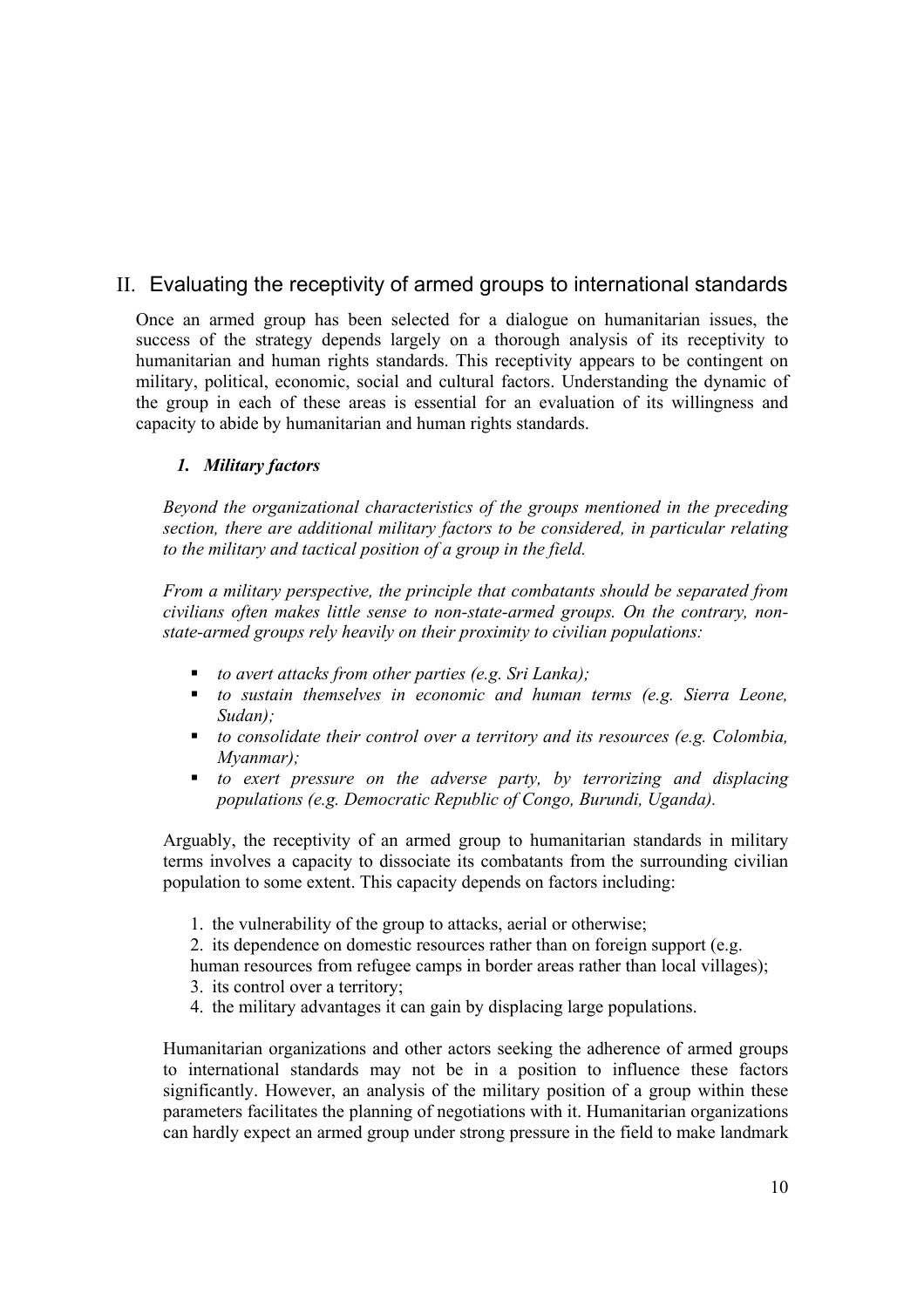concessions regarding their distance from the civilian population. However, an armed group may be inclined to consider practical measures to sustain the population in times of crisis to prevent the forced displacement of people by government forces.<sup>5</sup> The extent to which humanitarian organizations should consider or even participate in such operations is always controversial. Engagement with armed groups should always proceed with a full awareness of the military reality. Humanitarian organizations should be prepared to propose innovative arrangements (e.g. humanitarian zones, 'zones of tranquillity', humanitarian corridors etc.) when engaging with such a group, in order to avert the worst abuses of the principles of humanitarian assistance by the parties to the conflict.

### *2. Political factors*

*The receptivity of armed groups to international standards also depends on their organizational structure. Armed groups can hardly be designated as a single political category considering the extreme diversity of their objectives and modus operandi. Interestingly, the willingness of armed groups to discuss humanitarian issues depends partly on their internal political dynamics. More sophisticated groups tend to be more inclined towards standards and codes of conduct, whereas groups with vaguer political objectives tend to be more reluctant to discuss standards they find counterintuitive. Some groups have clear political objectives (e.g. FARC or ELN in Colombia), whereas others are filling a political vacuum left by disintegrated states (e.g. Somalia, Afghanistan). A critical aspect of efforts to promote the protection of civilians is the extent to which armed groups are seeking to gain and maintain basic political legitimacy within their constituency, such as a tribal area, an ethnic or social group, a region, or within the international community.* 

Some would argue that the political legitimacy of armed groups depends on their respect for certain norms of behaviour and the conformity of their action to societal values, including basic humanitarian values. This legitimacy is likely to be harmed by the brutal behaviour of a group's combatants towards civilians. To enhance their political stance, some groups will seek to develop humanitarian and social services for people and refrain from attacking civilian targets. This explains why the Palestinian Liberation Organization (PLO) changed strategy after the deposition of its signature on the four Geneva Conventions in 1989. Other groups, such as the RUF in Sierra Leone and UNITA in Angola, entirely disregard issues of legitimacy and focus solely on access to natural resources for their sustainability.

Finally, the receptivity of armed groups to international standards relies to a certain extent on the structure of their leadership. Armed groups with a single cult-like leader,

<sup>5</sup> For example in cases like the *camps de regroupement* in Burundi and Myanmar, see United States Committee for Refugees Current Country Reports for Burundi and Burma at www.refugees.org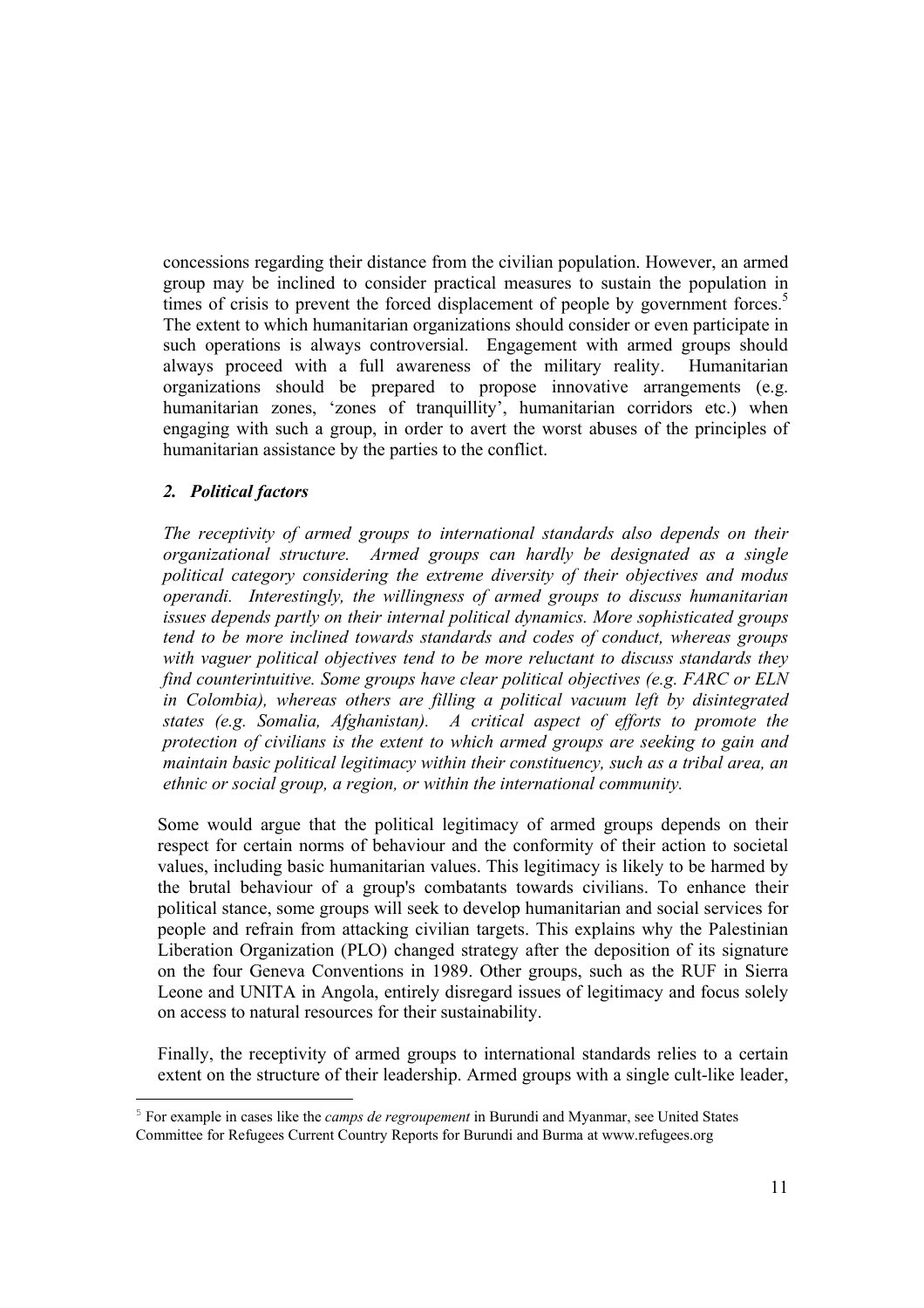such as the LTTE in Sri Lanka, are unlikely to discuss humanitarian standards, whereas armed groups with a broader political leadership are more likely to be willing to comply - such as the FARC in Colombia or SPLA in Sudan. Leaders who are authoritarian in their treatment of their own members often behave in a similarly oppressive fashion towards the civilian population under their control. Conversely, a group with a broadly democratic leadership structure, which aspires to be a viable political entity, will be more open to reform and a dialogue on the conduct of its combatants<sup>6</sup>

Humanitarian organizations can have a significant influence on the political dynamic of an armed group. They can maintain and nourish contacts within more progressive segments of the group. They may favour the establishment of internal processes for dialogue on humanitarian issues.<sup>7</sup> In this context, one might consider encouraging an armed group to establish a 'humanitarian wing' to serve as the basis of its 'health and social services' with which a dialogue on technical matters could be engaged. Such a dialogue might promote a stricter compliance to international standards within the ranks of the group.<sup>8</sup>

### *3. Economic factors*

Although their influence seems evident, little attention has been given by humanitarian organizations to the economic motives of armed groups. The reason for this is that wars have traditionally been approached as tragic events, described in terms of human and economic costs. To understand and develop protection strategies on the basis of the economic motives of armed groups requires a singularly different perspective on war, in which not only costs but also benefits are acknowledged. Evidently, many humanitarian organizations are not comfortable with this type of calculation.

The prevalence of economic motives challenges the traditional assumption that wars are conducted primarily to defeat the enemy. In many cases, such as Sierra Leone, DRC and Angola, winning the war by defeating the enemy has become a secondary goal. Wars, and internal wars in particular, have become lucrative enterprises in which combatants are more likely to survive and prosper than civilians. Understanding the

See the consultation document published in December 1999 by the International Council on Human Rights Policy, *Ends and means: human rights approaches to armed groups*.

 $<sup>7</sup>$  See, for example, the establishment of a humanitarian commission of the SPLA to engage with Operation</sup> Lifeline Sudan (OLS); for details refer to the Operation Lifeline Sudan Reports available on ReliefWeb at www.reliefweb.int. or the creation of the Palestinian Red Crescent in 1968 see; http://www.palestinercs.org/History.htm.

<sup>&</sup>lt;sup>8</sup> See, for example, the UN-Taliban Joint Technical Commission established under the memorandum of understanding of May 1998 on health and education issues in Afghanistan.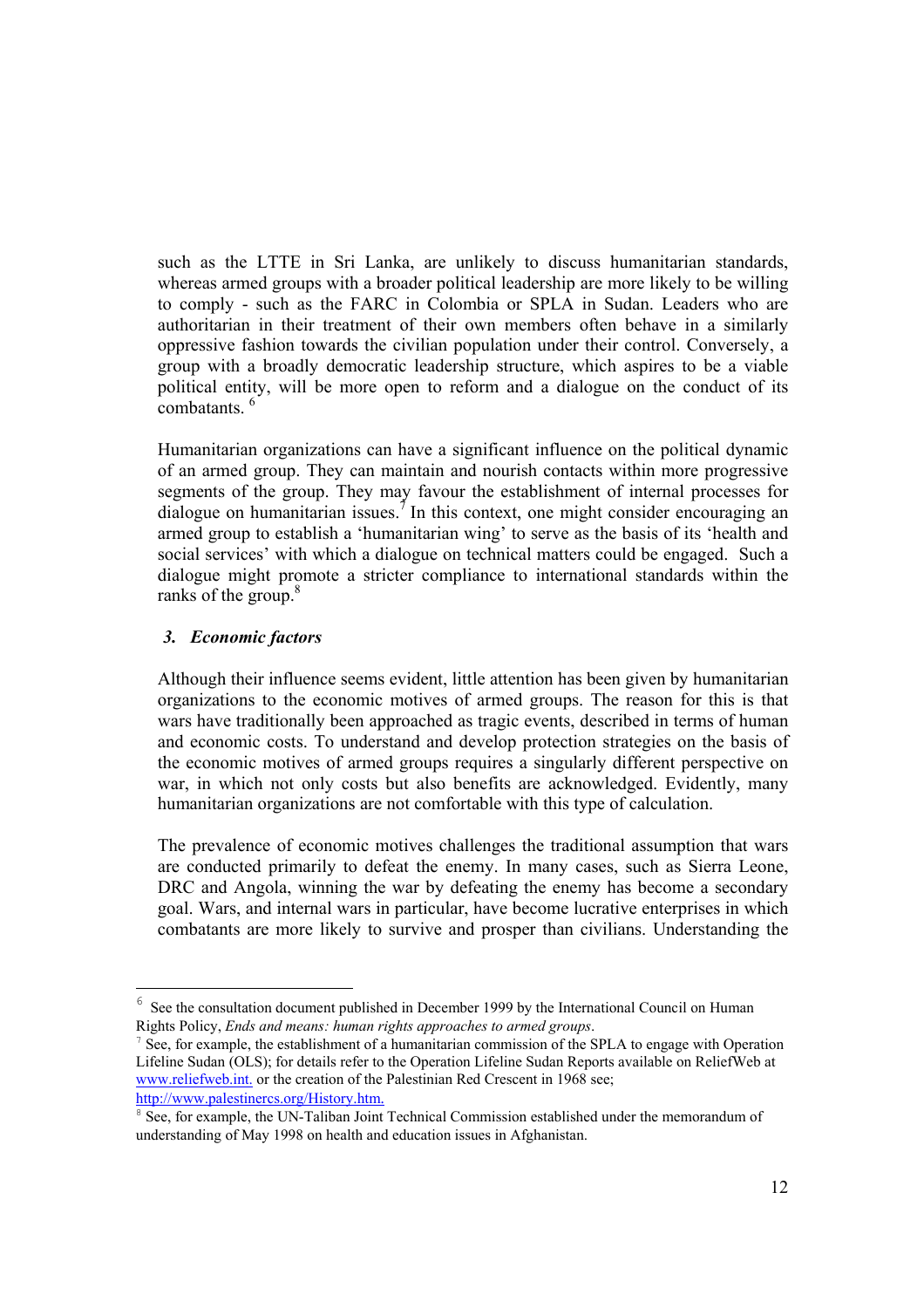political economy of a civil war becomes as critical to the planning of protection activities as understanding political and military motives.

Fortunately, governments and international organizations can interfere substantially in the cost/benefit analysis of armed groups in support of protection strategies through, for example, the imposition of trade embargoes or financial sanctions. Threats of coercive economic measures by a group's sponsors may also considerably influence the conduct of its combatants. The increasing interaction between governments, the private sector and humanitarian and human rights organizations may also help to persuade armed groups to comply with international standards based on their economic and commercial affiliation.

#### *4. Social and cultural factors*

Armed groups are inherently social entities, and their existence has to be understood within their social environments. A critical objective of protection strategies is to help armed groups embark on a path of compliance based on their social and cultural values, without interfering with the political issue at conflict: their recognition as legitimate political actors. For example, although Taliban fighters and Northern Alliances forces in Afghanistan have been fighting each other for years on ideological and religious grounds, they are far closer to each other in social and cultural terms than with any other groups or entities in the world.9 Understanding the social and cultural nature of armed groups is undoubtedly the most important asset of protection strategies. If they are to persuade armed groups to recognise their obligations under international law, humanitarian organizations, and the international community in general, must be in a position to appreciate their social and cultural environments. In many situations, the basic principles of protection strategies can be presented to armed groups in a way that makes sense in social and cultural terms. Interpreting international standards in social and cultural terms does not require their perversion. On the contrary, it may provide numerous ways of enticing armed groups towards compliance. In these terms, compliance to international standards involves:

- saving the lives and preserving the dignity of civilians as an essential aspect of the long-term accomplishment of the armed group;
- improving social stability in the zones under its control and promoting peaceful behaviours;

<sup>&</sup>lt;sup>9</sup> The slow but steady implementation by the Taliban authorities of the international standards relating to the education of girls was, in part, the result of innovative approaches undertaken by the United Nations and some NGOs, based on a thorough analysis of the social, cultural and historical factors influencing the decision-making processes of the Taliban movement. See the Report on the DHA mission to Afghanistan, May 1997, available at http://www.reliefweb.int .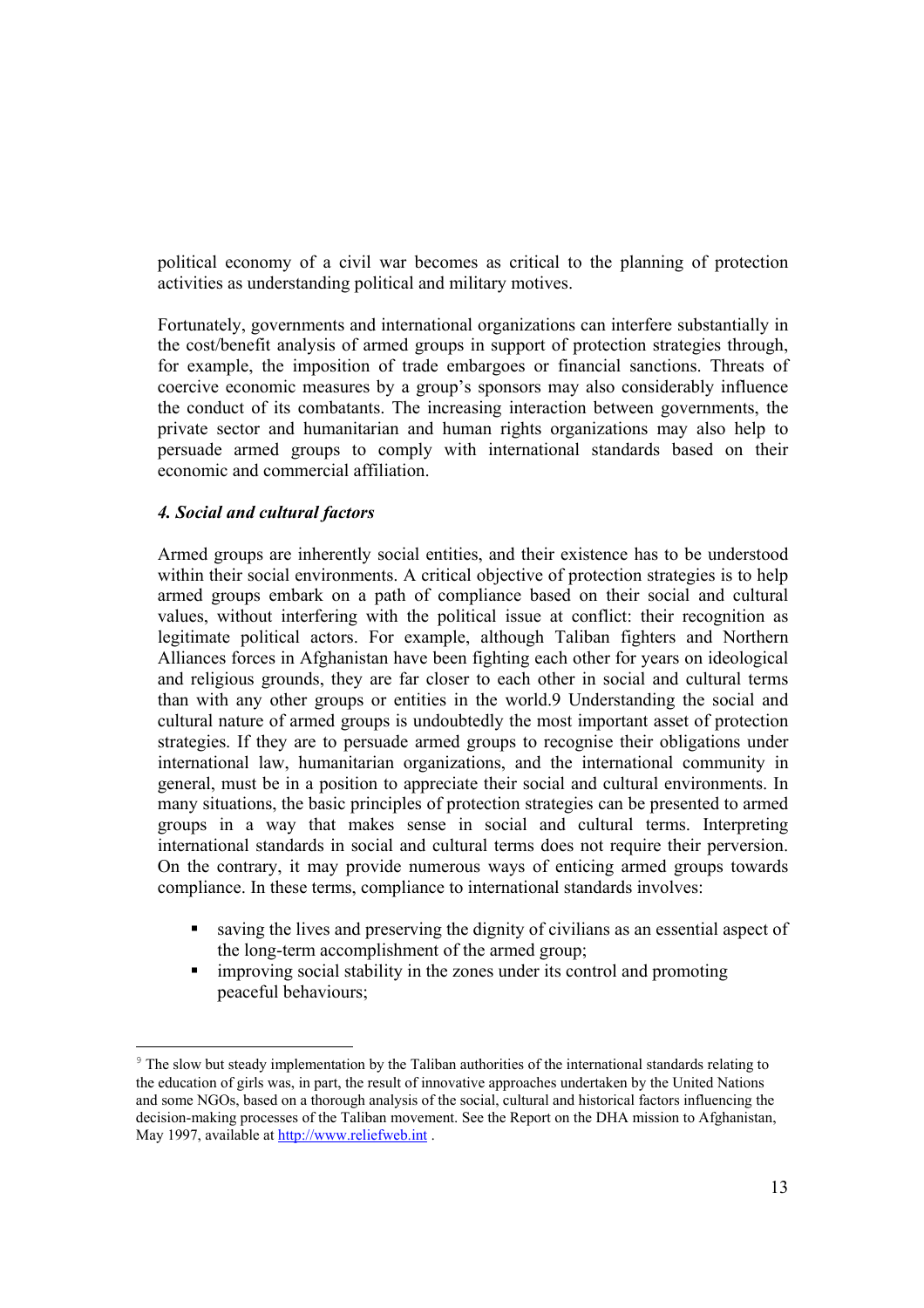- **Indeed as a social improving the effectiveness and cohesiveness of the armed group as a social** organization and reinforcing its social cohesion;
- **improving the group's legitimacy as a political actor at the regional, national** and international levels.

Some organizations, particularly human rights NGOs, tend to oppose tactics that emphasize the social and cultural perspectives of armed groups, especially when this perspective contravenes fundamental human rights standards. Although a constructive dialogue on humanitarian issues should allow all parties to express their perspectives and explain their positions, humanitarian organizations should remain cautious when engaging with armed groups on cultural grounds and avoid providing legitimacy to practices that are considered illegal under international law. Agreements signed with armed groups should always stress from the outset the primacy of international standards.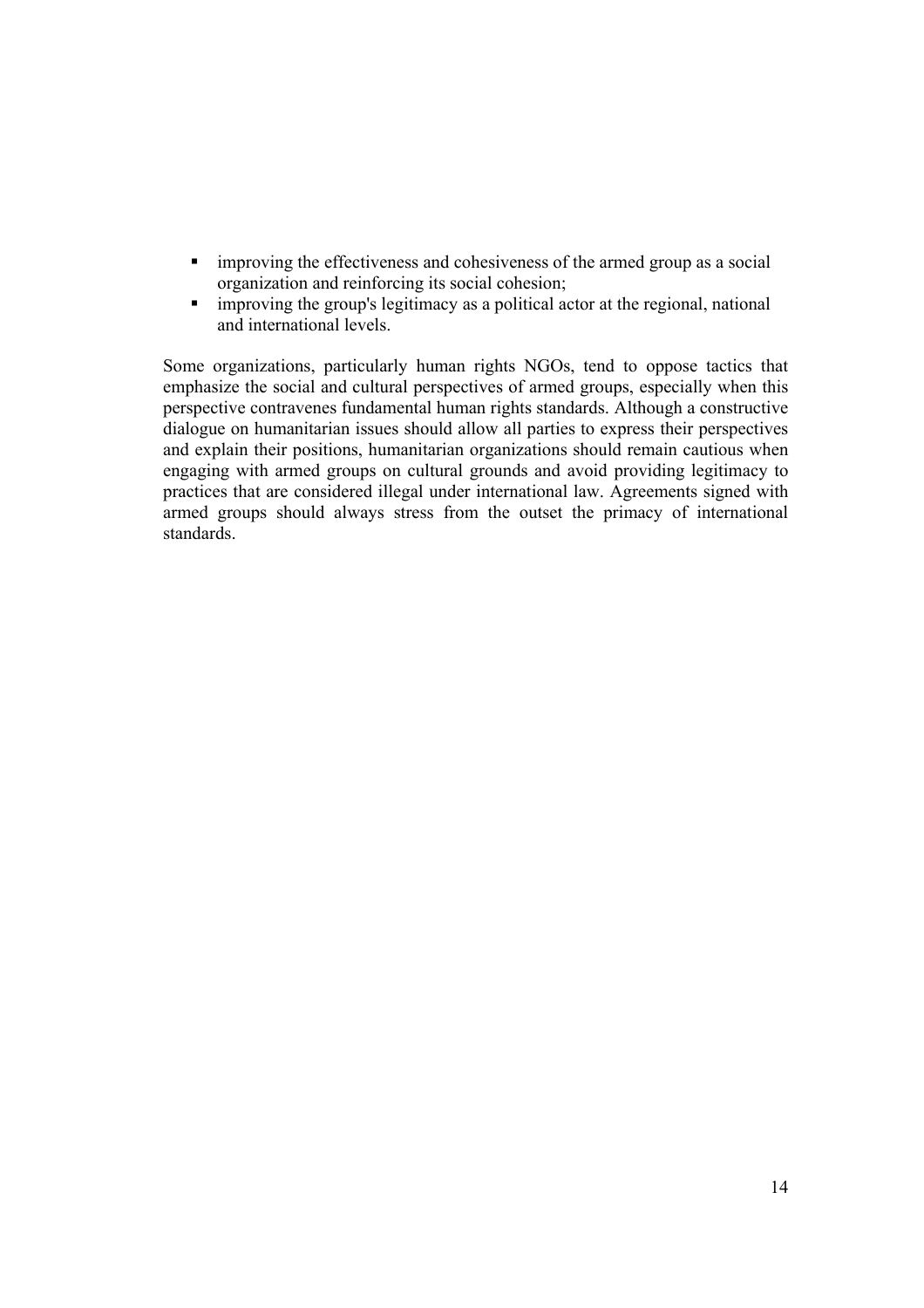# **Ensuring respect for international standards by armed groups**

Strategies to gain the adherence of armed groups to basic humanitarian standards must include practical steps for all parties. The real test of the compliance of armed groups takes place in the field. Without mechanisms to follow up and monitor a group's commitments, most of the provisions of humanitarian agreements are likely to remain *lettres mortes*. The most complex and underdeveloped aspect of these strategies is the actual implementation of humanitarian standards by armed groups.

Similarly to interactions with governments, humanitarian and human rights organizations can proceed on the basis of one of two distinct approaches to the implementation of international standards by armed groups. Once an armed group has agreed to comply with international standards:

- they can engage in a dialogue with the armed group and assist them in building their capacity to respect humanitarian and human rights norms; or
- they can aim to bring pressure to bear on the armed group by shaming it in front of the international public and its own constituency for violations of international standards.

Each of these approaches has its protagonists and its own record of proven successes and deplorable failures. The two approaches differ with respect to their perception of the main obstacles to the implementation of international standards. The first considers the main problem to be an armed group's lack of capacity to ensure respect for international standards, which requires buttressing; the second considers a lack of willingness to be the obstacle, indicating the need for political pressure to obtain respect for the rules. Shaming an armed group that is unable to implement the rules of International Humanitarian Law (IHL), for example because of the combatants' ignorance of the rules, will serve no useful purpose. Assistance to a group that is unwilling to respect these rules, for example by providing dissemination services to the combatants, will be used by the group only for its political value. Therefore, a careful analysis of the most promising path (building capacity or exerting pressure) should be made at the outset. 10

## *1. Building capacity*

 $\overline{a}$ 

Practically, responsibility for the instruction and supervision of field commanders lies with the political leaders of a group. Equally, responsibility for the enforcement of the

<sup>&</sup>lt;sup>10</sup> See *also Ends and means: human rights approaches to armed groups*, consultation document published by the International Council on Human Rights Policy, December 1999.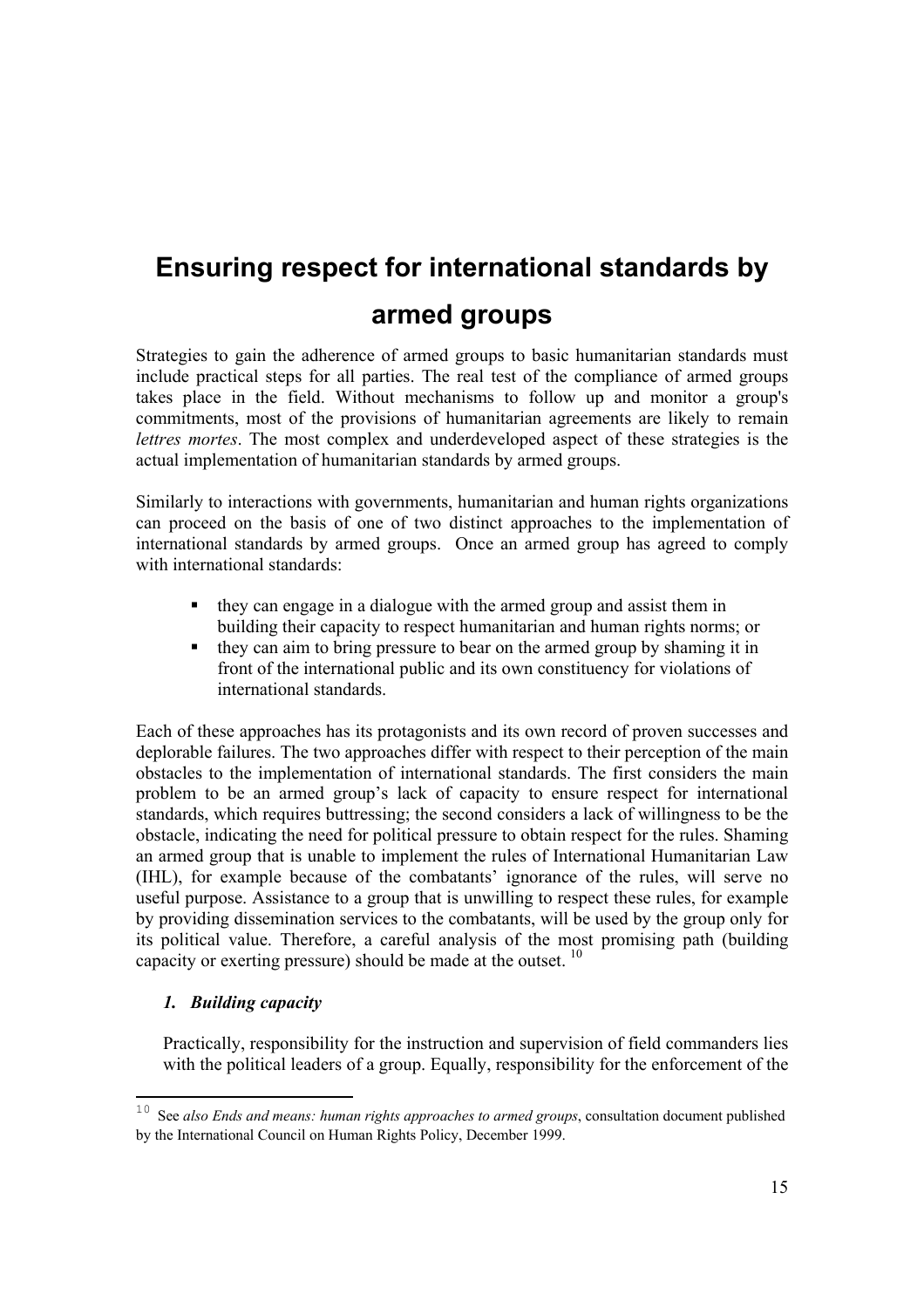rules and the prosecution of violators also lies with them. This responsibility is the basis for the group's accountability for the respect of international standards. It involves the ability to investigate the alleged violations and the capacity to impose corrective measures, including the prosecution and punishment of violators. The participation of the group's leaders in this effort helps re-enforce its sense of accountability.

Common Article 3 of the four Geneva Conventions of 1949 provides a practical framework for this type of exercise. It calls on all parties to internal armed conflicts to take part in the implementation of the fundamental provisions of IHL with no influence 'on the legal status of the Parties to the conflict'. Under Common Article 3, an organized armed group is considered a full party to the implementation of the fundamental provisions of IHL and an equal stakeholder with states with regard to humanitarian issues, even though it is not conferred full legal status under international law. Armed groups can sign official agreements under IHL with international actors, such as the ICRC or UN humanitarian agencies, and acknowledge their responsibility on humanitarian issues, providing them with some international legitimacy humanitarian issues. More recent examples of this approach can be found in various agreements and memoranda of understanding with armed groups on humanitarian standards.<sup>11</sup>

Strategies to build the capacity of armed groups to implement international standards begin with the establishment of a dialogue with leaders. Personal links with the leaders and the development of contacts over time are often required if there is to be at least a minimum of trust. Third parties, such as members of the diaspora, churches, political parties or NGOs, may help establish these contacts. This process must be clear in its objectives and principles of engagement, both in relation to the armed group and with respect to the international community, which may raise doubts or set obstacles in the way of such endeavours. Building the capacity of armed groups to respect international norms relies, of course, on the international community's ability to help them do so. An organization should avoid promising support it cannot afford. In this context, for example, the demobilization of child soldiers requires not only the withdrawing of their weapons, but also the provision of educational and nutritional programmes for years to come.

### *2. Exerting pressure*

International public pressure ('name and shame') is a preferred tool among human rights NGOs. Shaming armed groups essentially questions their legitimacy within

<sup>&</sup>lt;sup>11</sup> These memoranda include the ICRC *MoU Bosnia-Herzegovina* (1992), UNICEF *Ground rules with respect to Sudan* (1995), OCHA *MoU/ Afghanistan* (1998), and OCHA *Principles of engagement with respect to the Democratic Republic of Congo* (1998).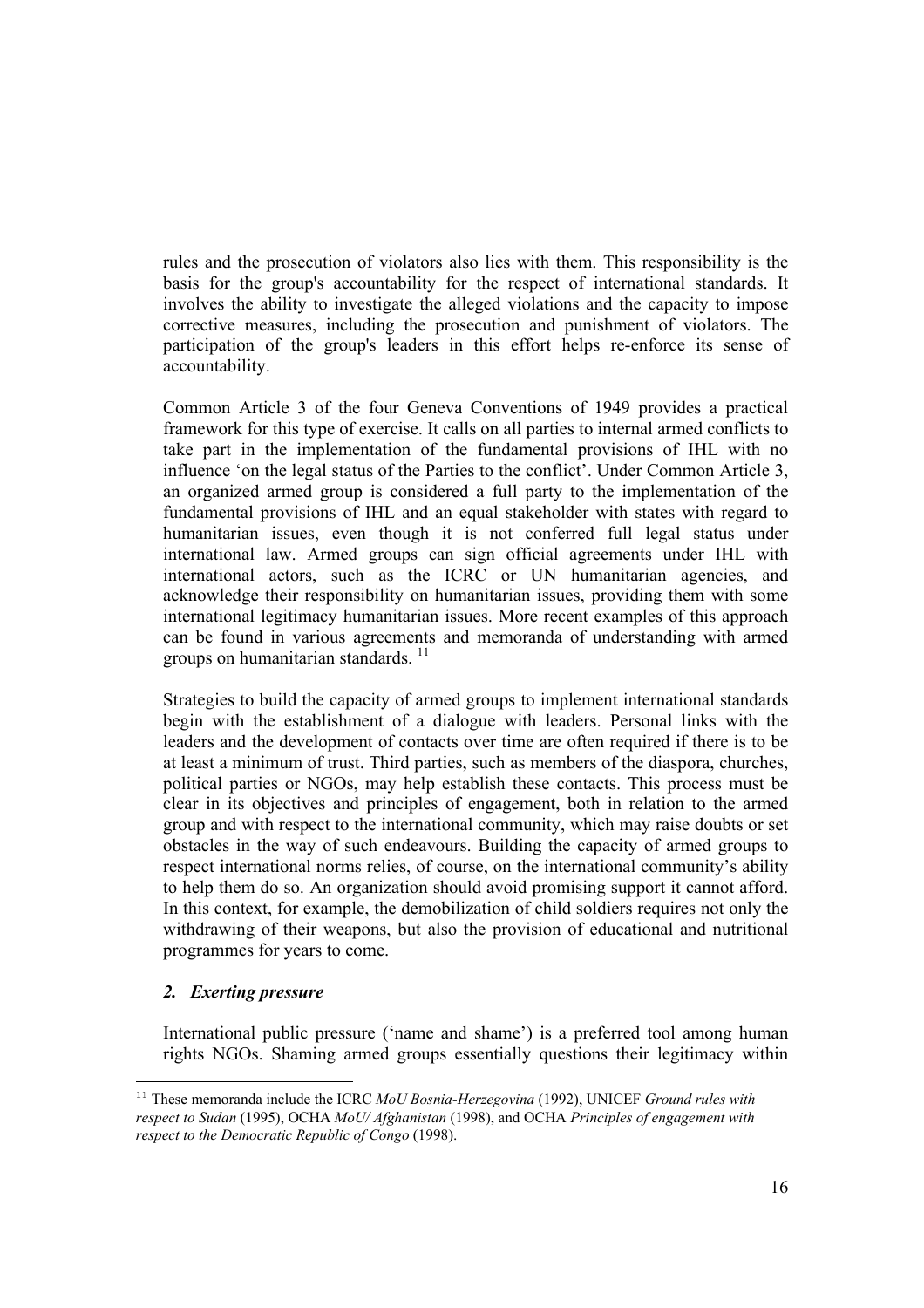their own constituencies or domestic support groups, their diasporas and the international community in general. This action may have a significant impact on the behaviour of groups that are particularly dependent on international support for their war efforts, such as the rebel movements in southern Sudan and their support from the US government and American Christian support groups. It has a much more limited impact on groups that rely on local constituencies and are not responsive to international public opinion, such as the Taliban movement. Some have argued that the indiscriminate use of shaming may be counterproductive and may encourage armed groups to rely increasingly on forms of local extortion for their sustainability (e.g. LTTE in Sri Lanka, RUF in Sierra Leone).

Human rights organizations and humanitarian agencies are in fact complementary in their approach. Without the pressure of advocacy groups, most offers of humanitarian agencies to engage with armed groups would have little impact, or this impact would quickly erode in the face of the military, political and economic factors previously mentioned. To ensure that both strategies are used in an optimal manner, efforts should be made to distinguish humanitarian organizations from advocacy groups, in terms of institution and mandate. The establishment of a dialogue with an armed group is a long and tedious operation. In this context, any reference made to shaming acts by similar organizations only complicates the work of humanitarian organizations involved in this process.